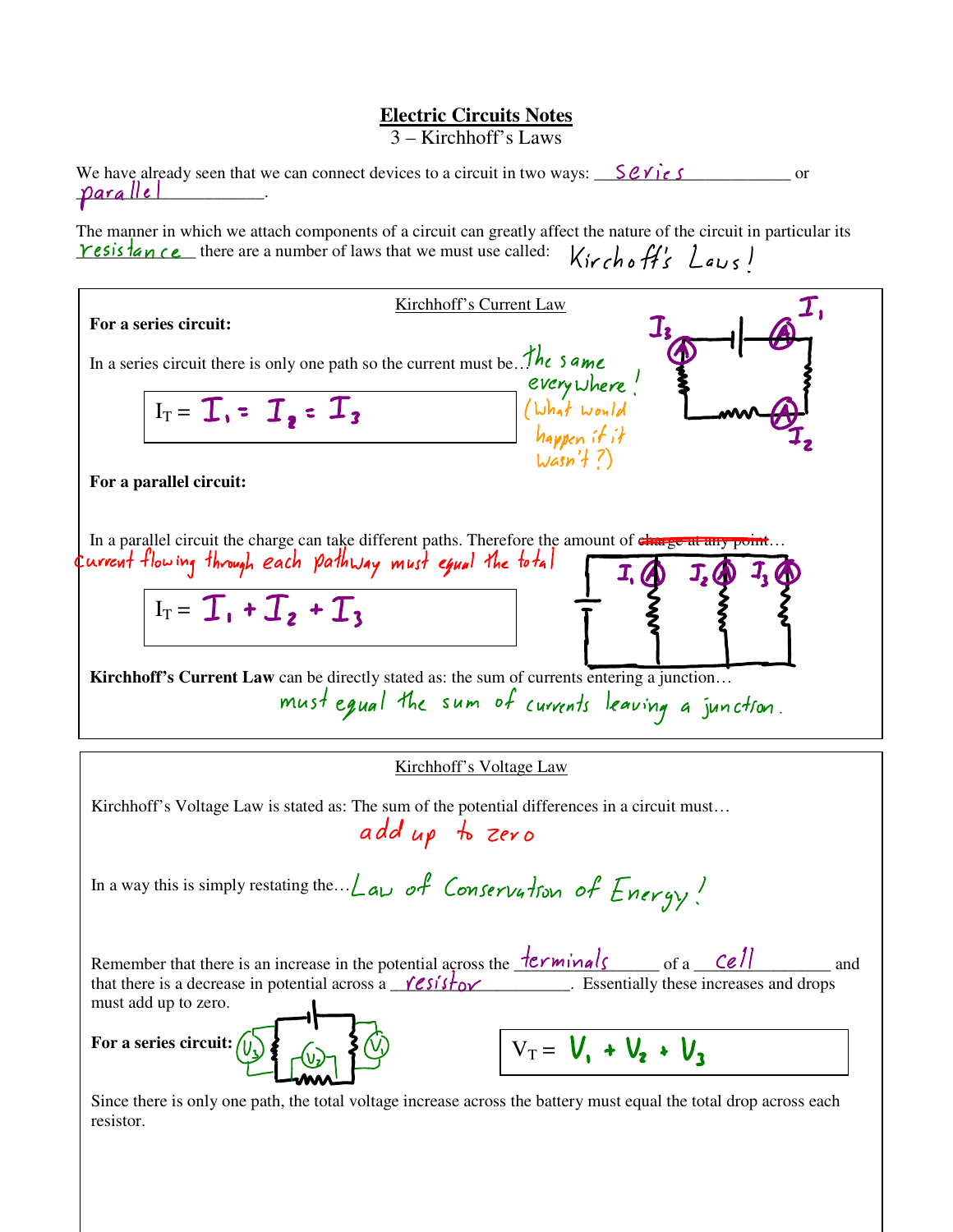| For a parallel circuit:               | $V_T = V_1 = V_2 = V_3$                       |
|---------------------------------------|-----------------------------------------------|
|                                       |                                               |
| Note that the potential difference is |                                               |
|                                       | the same across each resistor. (Why is that?) |
|                                       |                                               |

## Kirchhoff vs Ohm

Kirchhoff does not have a law for resistance. However we can perform an arduous derivation to find the formula using Kirchhoff's other law and Ohm's Law.

Instead, let's just reason it out.

For a series circuit: *as more resistors* are added, total and my my my my<br>resistance increases

$$
R_T = \mathcal{R}_1 + \mathcal{R}_2 + \mathcal{R}_3
$$

The total resistance in a series circuit is the  $\frac{S_{\mu}}{S_{\mu}}$  of  $\frac{a}{l}$  the *resistors* Since each electron must push its way through each resistor, it should make sense that the resistances are cumulative.

For a parallel circuit:<br>*Gs move resistors are added* in parallel, the total resistance decreases.

$$
\frac{1}{R_T} = \frac{1}{R_1} + \frac{1}{R_2} + \frac{1}{R_3}
$$

We already know that as we add resistors in parallel, the total resistance... *decreeses!* 

If our marching soldiers are forced through one path, then there will be much more friction than if there are multiple paths to choose from. This is true even if the additional pathways are of **higher resistance**.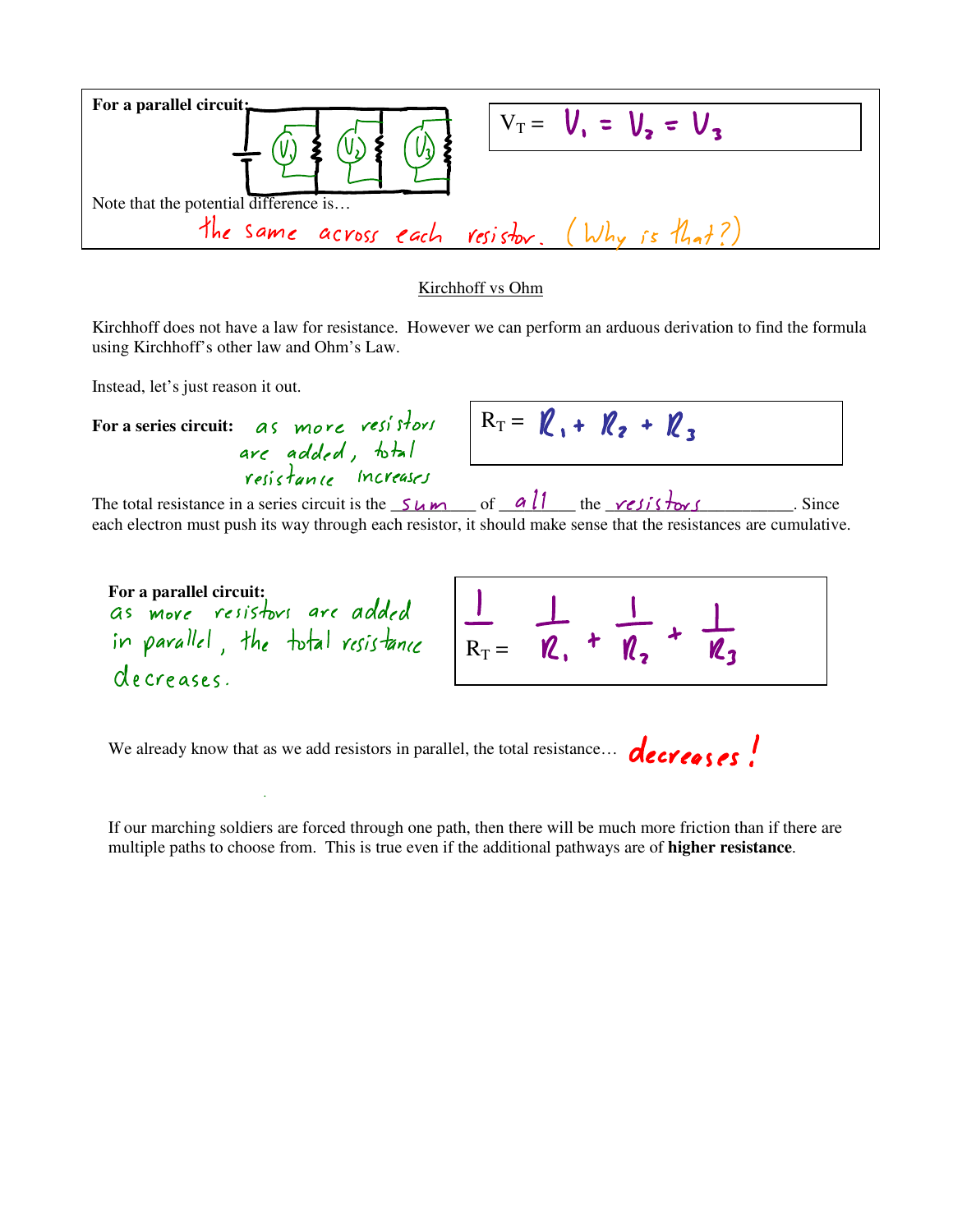Let's recap:

| Formula | <b>Series</b>           | Parallel                                                    |
|---------|-------------------------|-------------------------------------------------------------|
|         | $V_1 = V_1 + V_2 + V_3$ | $V_1 = V_1 = V_2 = V_3$                                     |
|         |                         | $I_r$ = $I_r$ = $I_2$ = $I_3$ $I_r$ = $I_r$ + $I_2$ + $I_3$ |
|         | $R_7 = R_1 + R_2 + R_3$ | $ R_T^{-1} = R_1^{-1} + R_2^{-1} + R_3^{-1} $               |

## Example:



Example: What is the value of  $R_2$  in the circuit shown?



$$
i_{\tau} = \frac{V_{\tau}}{I_{\tau}} = \frac{24V}{1.80A} = 13.333 \text{ J.}
$$
  
\n
$$
\frac{1}{R_{\tau}} = \frac{1}{R_{\tau}} + \frac{1}{R_{z}} + \frac{1}{R_{z}}
$$
  
\n
$$
\frac{1}{R_{z}} = \frac{1}{R_{\tau}} - \frac{1}{R_{1}} - \frac{1}{R_{z}}
$$
  
\n
$$
\frac{1}{R_{z}} = \frac{1}{13.333} - \frac{1}{40} - \frac{1}{60}
$$
  
\n
$$
\frac{1}{R_{z}} = 0.03333
$$
  
\n
$$
\frac{1}{R_{z}} = 30 \text{ J.}
$$